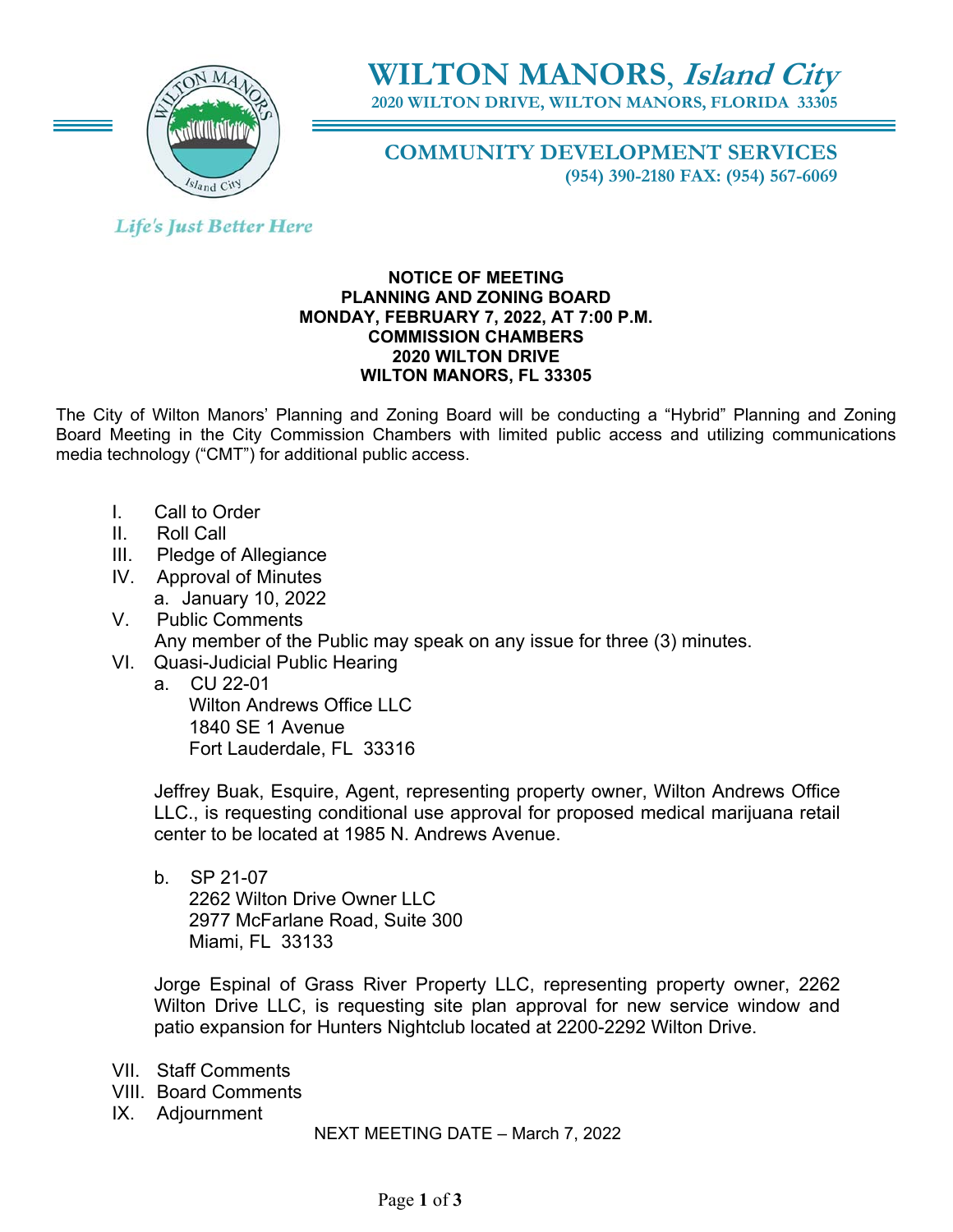## **Instructions for Viewing and Participating in the City's "HYBRID" Planning and Zoning Board Meeting In Person and Utilizing Communications Media Technology ("CMT")**

- The public shall be permitted to be in physical attendance in the Commission Chambers and in a designated overflow area. Capacity in the Commission Chambers will be limited to nineteen (19) members of the public. Capacity in the designated overflow area shall be limited to twenty (20) members of the public. Entry into the Commission Chambers and overflow area will be granted on a first come, first serve basis.
- Join Meeting by live stream Zoom Video Communications (instructions attached to this notice)

# **ANY MEMBER OF THE PUBLIC WISHING TO COMMENT PUBLICLY ON ANY MATTER MAY PARTICIPATE BY:**

- Submitting Public Comment in person: When an item is called each member of the public, in physical attendance at the meeting in the Commission Chamber or the overflow area, who wishes to speak will be provided an opportunity to address the Planning and Zoning Board for three (3) minutes or less.
- Submitting Public Comment via email: *PRIOR* to the start of the meeting, submit comments by email to rmoore@wiltonmanors.com. Please include your name and address in the email. All comments submitted by email comment length shall be, if read orally, three (3) minutes or less. Public Comment received by 6pm prior to the start of the meeting will be read into the record by City Staff. All other comments submitted by email prior to the start of the meeting shall be made a part of the public record.
- Participating in Meeting via Zoom: Log-in to Zoom via browser, app or phone. During Public Comment portion of the agenda use Raise Hand feature to be called on. Raise Hand feature can be activated by selecting the icon. If you are on app on phone, icon is on the bottom of your screen. If you are on a tablet, icon is on the top right of your screen. If you are on a PC or laptop, icon is on the bottom of the screen. If you are calling in to the meeting, Dial \*9.
- Delivery of any documents for the Planning and Zoning Board Meeting relating to public comment can be sent to rmoore@wiltonmanors.com. If received by 6pm prior to the meeting, the document will be provided to the Planning and Zoning Board and will be made a part of the permanent record. If received after 6pm the documents will be provided to the Planning and Zoning Board the next business day.
- If you do not have access, or need accommodations, please contact the Clerk's Office at (954)390-2123.

This meeting is open to the public. In accordance with the Americans with Disabilities Act of 1990, all persons who are disabled and who need special accommodations to participate in this meeting because of that disability should contact the Office of the City Clerk, (954)390-2123, not later than two days prior to such proceeding. All persons interested in the above Public Hearings are invited to appear and be heard, subject to proper rules of conduct. Persons who cannot appear and be heard are encouraged to submit their written comments by 6pm prior to the start of the meeting. Written comments filed with the Community Development Services Director by 6pm prior to the start of the meeting will be entered into the Record. In connection with the Quasi-Judicial Public Hearings, all affected persons will be allowed to present evidence at the hearing and bring forth witnesses provided they notify the Community Development Services Director and file the required forms provided by the City Clerk's Office. If a person decides to appeal any decision made by the Planning and Zoning Board with respect to any matter considered at such meeting or hearing, will need a record of the proceedings and, for such purpose, may need to ensure that a verbatim record of the proceedings is made, which record includes the testimony and evidence upon which the appeal is to be based.

Agenda items may be viewed online at www.wiltonmanors.com. If an member of the public requires additional information about Planning and Zoning Board Meeting, or has any questions about how to submit public comment for the meeting, or how to access the meeting, please contact Community Development Services